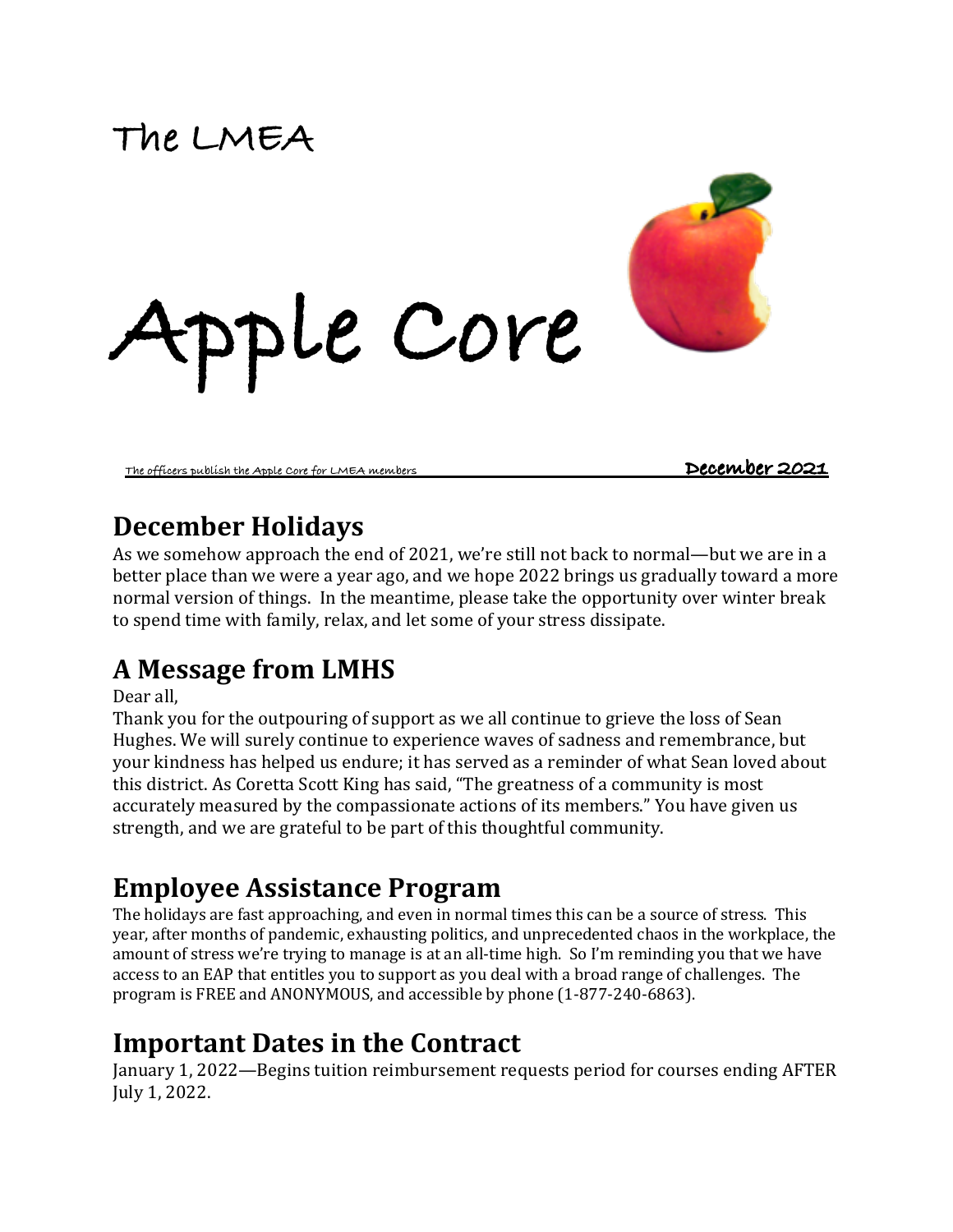### **Regarding PSERS (Your Retirement Fund)**

Below, please find a report given at the PSEA House of Delegates last Friday by Harriton teacher and former LMEA President Chris Santa Maria, who has served as the Chairman of the Board of Trustees of PSERS.

*I* have been asked to deliver the semi annual report about the performance of the pension *fund.* A more detailed report from me can be found in your delegate materials, but I can summarize *the highlights for you.* 2020 was a GREAT year for the fund's investments.

*The net of fee performance for the year was 24.6 %, which was the highest since 1985. a record*  \$14.8 billion dollars of excess returns were added to the fund bringing it to a current value of \$72.5 *billion. In doing so, the fund moved steadily on the path to full funding for future obligations. We hope to* reach that mark within the next fifteen years, and a key component will be for the legislature to *continue to make the full actuarial required funding each year.* 

We are still recovering from a combination of the 2008 market collapse and 15 years of *underfunding by the legislature from 2001 - 2016. We must keep the pressure on the legislature and* the governor to make these annual funding commitments if we are to continue on a path to a *strongand a durable pension plan.*

And now, let me address what you've been reading in the papers. In my opinion, so much of what has been written so far has been 90% opinion held up by 10% fact, and all of it misleadingly *packaged as news reporting. Here are some facts that are already in the public domain, but have not been accurately reported:*

- Last year PSERS was ill-served by its top investment advisor, AON the second largest *consulting firm in the industry - with a mistake they have admitted making in the calculation* we used to determine whether the risk share was triggered last December. Using the numbers *provided to us by AON, and certified by an outside accounting firm hired for that purpose, we approved a resolution that the risk share was NOT triggered and there would be no change in the member contribution rate.*
- *Upon learning of this mistake by AON in February, we spent the next several weeks going back* through the returns of the past nine years to see if the risk share had indeed been *triggered.* The recalculation showed that risk share was to be triggered and the Board *ordered the contribution rate for the affected classes to be raised according to the law.*
- At the same time, we hired an outside law firm to conduct a comprehensive and independent *investigation to determine precisely how this mistake came about.*
- Shortly after our own investigation began, we were alerted that the Department of Justice was also launching an investigation into the risk share calculation, and adding to it an *investigation into a real estate investment in Harrisburg near our headquarters.*
- Two outside law firms were then hired to represent the Board and the System, with lead attorneys who once served as federal prosecutors, including one as the US Attorney in the same *Philadelphia office now investigating PSERS. Both law firms strongly recommended that we NOT* comment to the media while the investigations were ongoing. This is mainly to protect *the independence of our own investigation and to secure the cooperation of witnesses. I, along* with most of the Board, have followed this advice and made no comments to the press *regarding the investigations. However, despite this, leaks of confidential attorney-client* discussions have found their way into print. *I* can't overstate how reckless and irresponsible *this is on the part of those speaking to the media.*
- Our internal investigation is now reaching the end with a comprehensive report to be *delivered to the Board on January 18. It is our intent to make all, or nearly all, of the report*